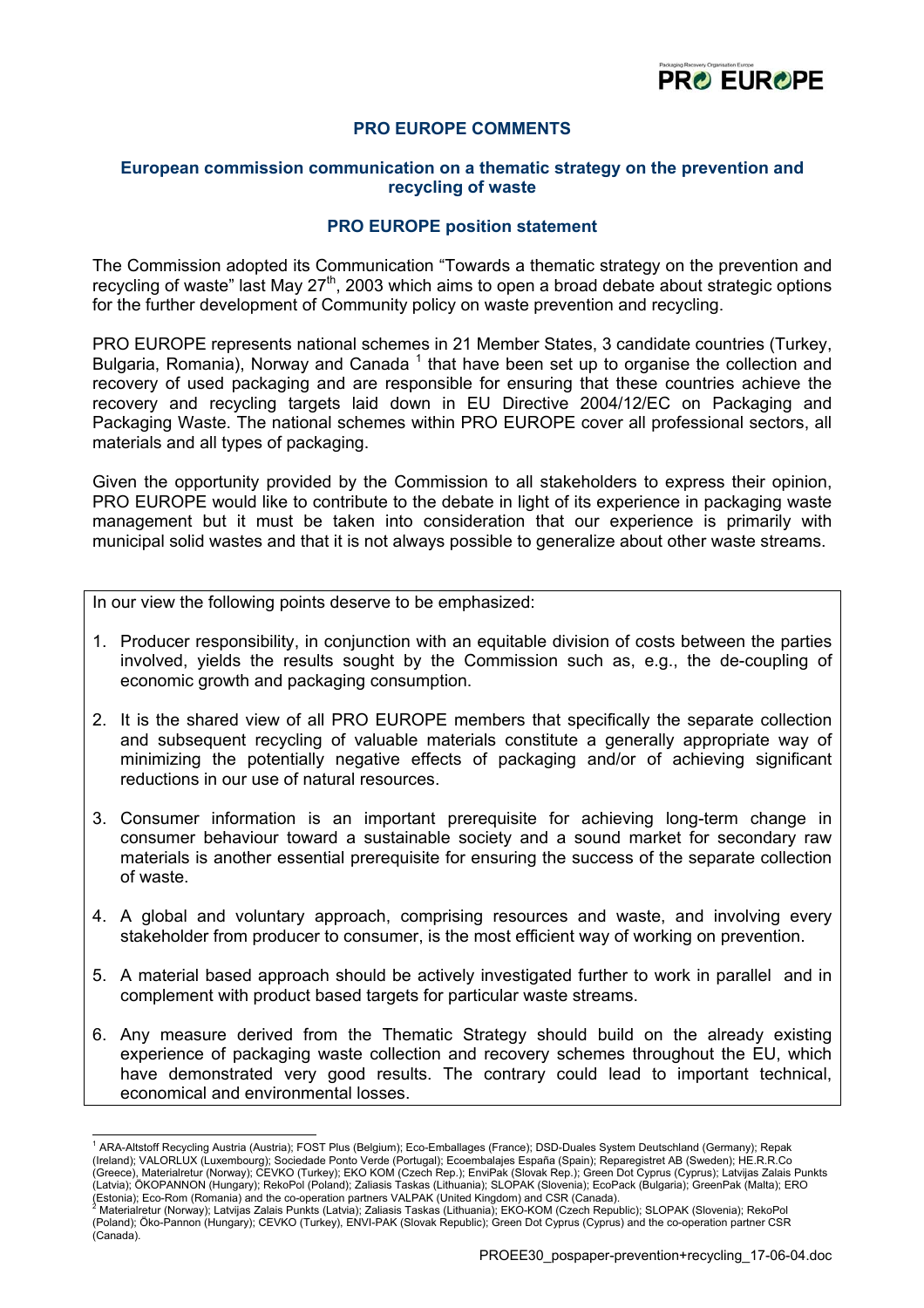

## **GENERAL COMMENTS**

PRO EUROPE welcomes the initiative of the European Commission to launch a broad debate to obtain stakeholders' opinions on a future comprehensive strategy for prevention and recycling of waste.

A previous comment that we would like to emphasize is the idea that the Strategy highlights within the document: *"an optimal waste management strategy to minimise environmental impacts will include a combination of waste prevention, material recycling, energy recovery and disposal options".* Therefore, due to the fact that recycling is not always the best waste management option and other waste treatment operations are at least as valid or as suitable as recycling, in our opinion it would be more appropriate to entitle the Communication *"Towards a thematic strategy on the Prevention and Recovery of waste".* 

PRO EUROPE also agrees with the main principles to achieve minimizing environmental impact of waste addressed in this Strategy:

- A global approach mixing legal, voluntary and economic instruments could reinforce the effects of implementing each of these instruments by themselves.
- Concerning cost-benefit analysis, PRO EUROPE is fully aware of its methodological limitations and the different research approaches which are being developed, but believe it can be used by policy makers to provide criteria for the necessary framework to develop a balanced recycling policy from the environmental and economical point of view. Infinite recycling is not always the most efficient option, since resources invested would become higher than the natural resources saved. Additionally, a life-cycle approach can be a tool of continuous improvement for companies to minimise waste generation of products. However, this tool can be costly and time consuming to implement and is not suitable for wide scale use on all companies and products and its use should not be made mandatory.

With regard to the subsidiarity principle, it is necessary to assess if a concrete measure will be more efficient at Community level or at national or local level. Moreover, once decided the convenience of setting up a national or local measure, its impact on the free movement of goods within the European Union must be carefully analyzed.

Finally, from our experience on the implementation of the packaging waste Directive, the developing of a market for secondary raw materials is a key issue that could determine the success or failure of a waste recycling strategy. Therefore, we consider that the assessment of demand-side measures to promote the market for recycled materials should be analysed within the context of this strategy. Moreover, this approach should be complemented with a communication policy to improve citizens perception of products made with recycled materials.

## **WASTE PREVENTION**

Prevention should be tackled in a broad sense. Besides qualitative and quantitative reduction, measures directed to reintroduce raw materials into the production process is a way of preventing waste. Regarding packaging waste, Directive 94/62/EC defines prevention in a broad sense, covering all phases (production, trade, distribution, use and disposal).

Moreover, packaging waste selective collection and subsequent recovery of valuable materials, that the packaging producer responsibility schemes manage, constitute an appropriate way of minimizing the potentially negative effects of packaging waste and/or achieving significant reductions in the use of natural resources.

On the other hand, the overall goal is to reduce environmental impacts providing at the same time the services that society demands. To achieve this balance should be the main objective.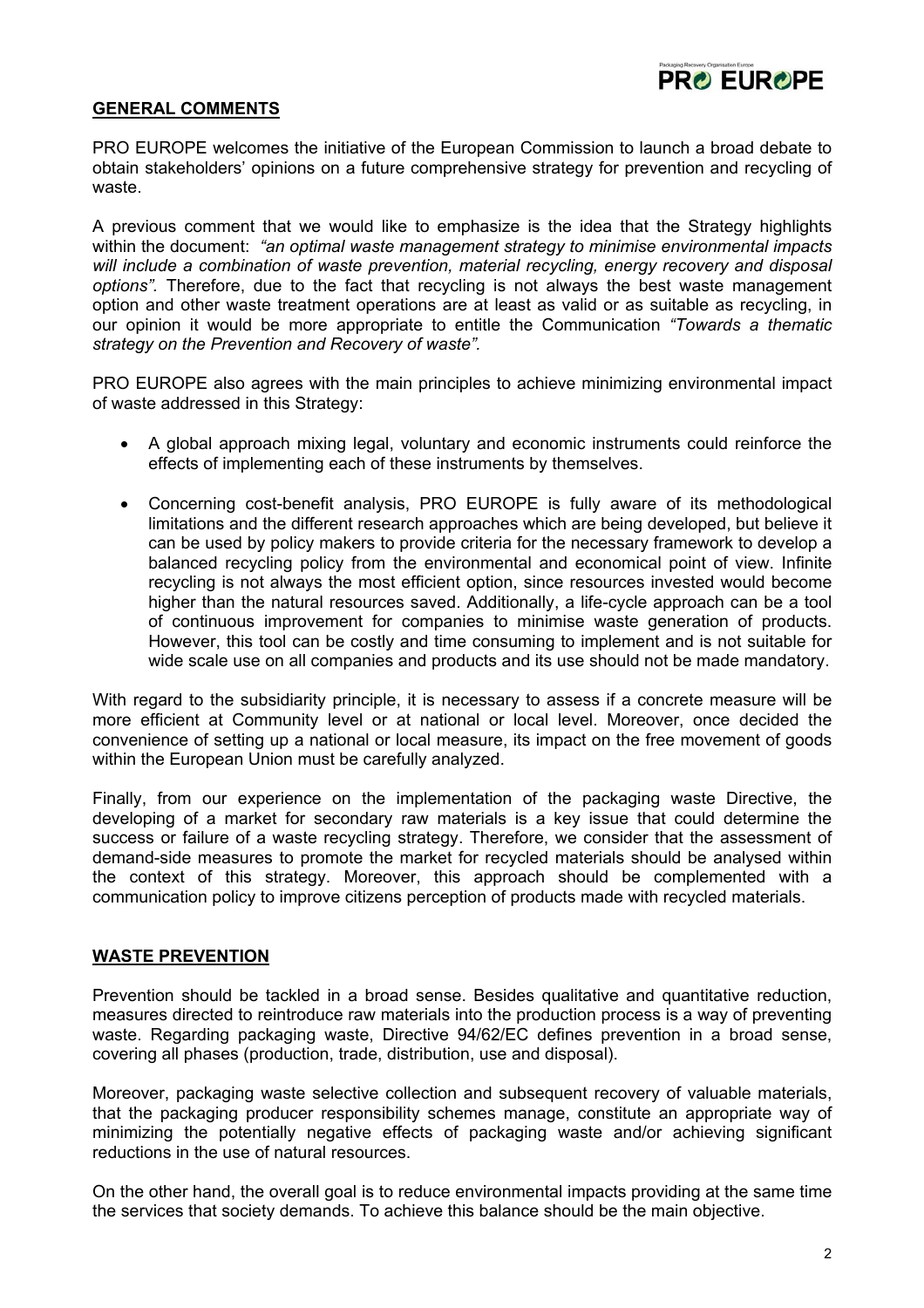

Nevertheless, when considering the possibility of setting up prevention targets, as the Commission recognises, it is necessary to take into account that waste generation depends on numerous uncontrollable factors (level of economic activity, demographic changes, life-style, production and consumption patterns...). Their concrete influence on waste generation is often unknown and it is difficult to predict the evolution of these parameters and to determine what the level of waste would have been if particular measures had not been taken. Consequently, the high degree of uncertainty makes it inappropriate to tackle prevention through quantitative targets.

From our experience, companies are really interested in preventing waste, not only for environmental reasons but also for economic ones. The achievements in avoiding huge amounts of packaging going to landfill come from a comprehensive concept of prevention and from voluntary approaches. Although in some Member States companies are compelled by their national law to work on prevention (for example, through waste prevention plans), the results achieved in comparison to other Member States are similar. Therefore, prevention on a voluntary basis is the most feasible approach and has produced very good results.

Regarding IPPC, this policy is focused only on the production processes' environmental impacts, so according to life-cycle approach, it is necessary to take into account other phases such as design, distribution, use and waste management.

For the above mentioned reasons, the Commission should adopt a global and voluntary prevention approach, comprising not only wastes but resources and involving every stakeholder from producer to consumer. For this purpose, IPPC could be an interesting approach.

# **WASTE RECYCLING**

## Material based recycling targets in articulation with end-of-life products based targets

In our opinion, there are potential environmental and economic benefits to setting up a comprehensive approach of waste recycling by materials, but there are also a number of practical difficulties and we recommend that further research and consultation work be undertaken. Detailed information will be necessary on each waste stream in order to conduct the necessary cost benefit analysis and determine how each one could contribute to the global material target.

A material based approach should be actively investigated further to work in parallel and in complement with product based targets for particular waste streams. The recovery and reprocessing industry does not generally deal efficiently with specific product streams as they are not usually separated out unless there are particular environmental or economic reasons, for example, with vehicles or tyres. The recovery industry is much more effective in separating out by material rather than product and this is what is of value to reprocessors. For example, it does not matter to a steel reprocessor whether the material comes from a drinks can, a fridge or a window frame as long as it is the correct grade of steel. The economics of the collection infrastructure would then naturally select the most economic sources of material regardless of product. Also the environmental consequences of landfill of, say, a tonne of plastic are the same whether it is plastic packaging or plastic toys.

Product based measures are still appropriate where there are particular hazards or other issues involved with specific sectors or waste streams. The two approaches could therefore work in parallel.

On the other hand, producer responsibility based schemes have been demonstrated to be successful systems to reach the already existing end-of-life products based targets. Material based targets could make it difficult to apply the producer responsibility principle and it will be important to ensure that the good progress made with existing measures is not lost.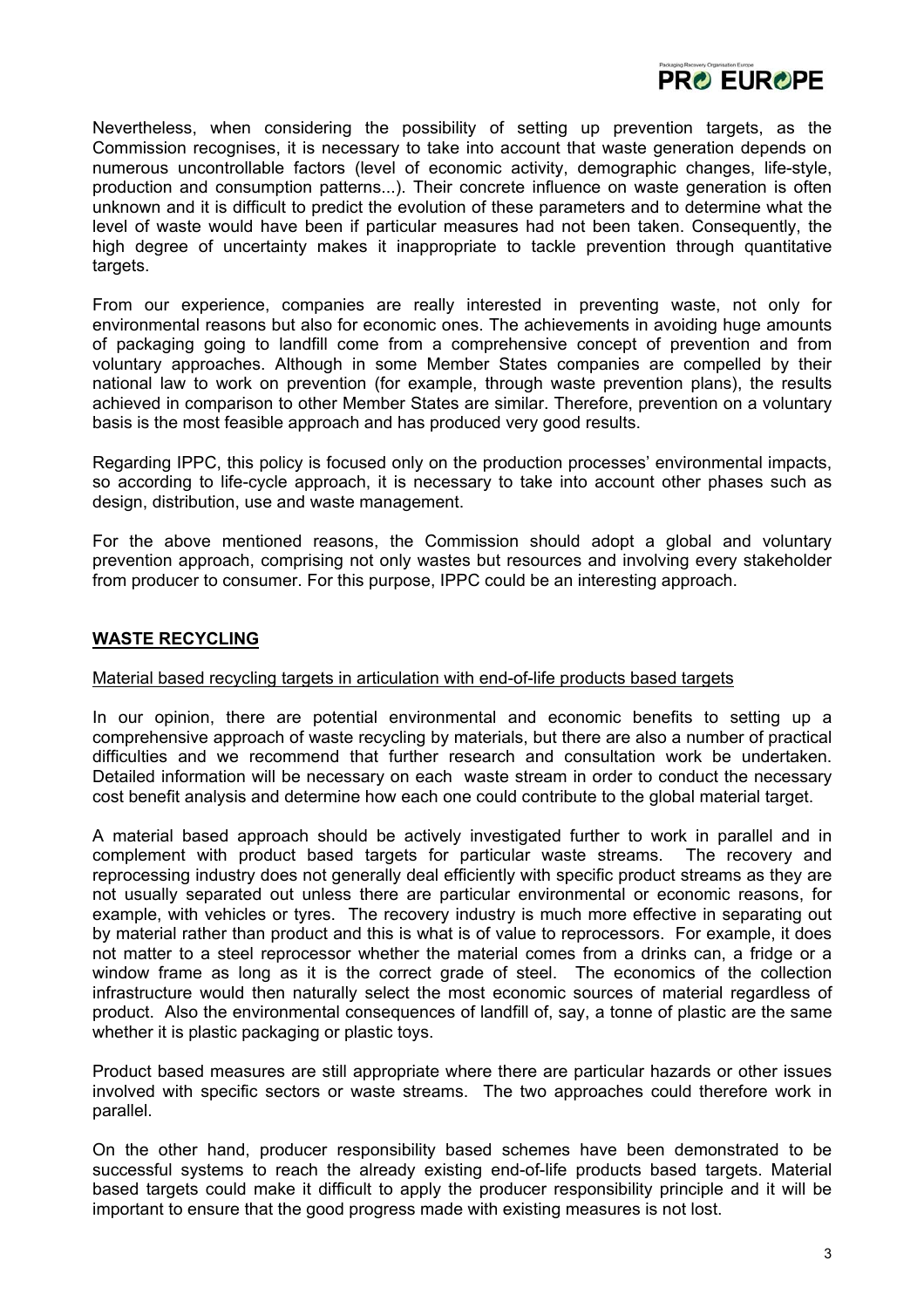

Besides the above mentioned remarks, we support the Commission in its remark that a careful delimitation of the collected fractions is to the advantage of the effectiveness of collection and recycling systems. Additionally, it should be necessary to look for potential synergies among those waste streams whose joint collection could be more efficient from an environmental and economic point of view. This could be acceptable if it improves current waste collection systems and the quality of the packaging waste collected material is equally good, optimising at the same time collection costs. In a project of this type, a clear-cut allocation of actual and financial responsibilities to the individual product groups is important so there cannot be any subsidies among different products.

#### European vs. national targets

European targets could have a difficult practical application implying many obstacles and problems of competition.

Therefore, PRO EUROPE considers that waste recycling targets should be set up as common national targets for all Member States, like the already existing packaging waste recycling and recovery targets.

#### *Instruments to promote waste recycling*

PRO EUROPE welcomes those initiatives aimed fostering waste recycling and which contribute to a sustainable waste management policy.

• Landfill taxes

They have to reflect the real current and future costs of managing a controlled landfill. This will help to balance landfill costs with recovery options due to the fact that, as the Commission recognizes, at this moment landfill is almost always the cheapest waste management option.

• Producer responsibility

As Commission indicates, although Packaging Directive 94/62/EC does not explicitly include the producer responsibility principle, in fact most systems through which the Directive has successfully been implemented are based on producer responsibility and on the shared responsibility principle. Producer responsibility schemes have been demonstrated to be an environmentally and economically efficient solution for packaging waste. Producer responsibility schemes for packaging have considerable experience in the efficient operation of recycling markets and this could be of benefit in developing the Thematic Strategy further.

Regarding the impact on competition, producer responsibility schemes have been shown to exert no negative influence on competition. As a general rule, service contracts are awarded on a competitive basis in accordance with legal requirements.

It is the very not-for-profit character of PRO EUROPE members which enables the medium and long-term planning required, e.g., to develop markets for recycling products, carry out pilot projects, and conduct research (or arrange for research to be conducted) into new sorting and recycling methods.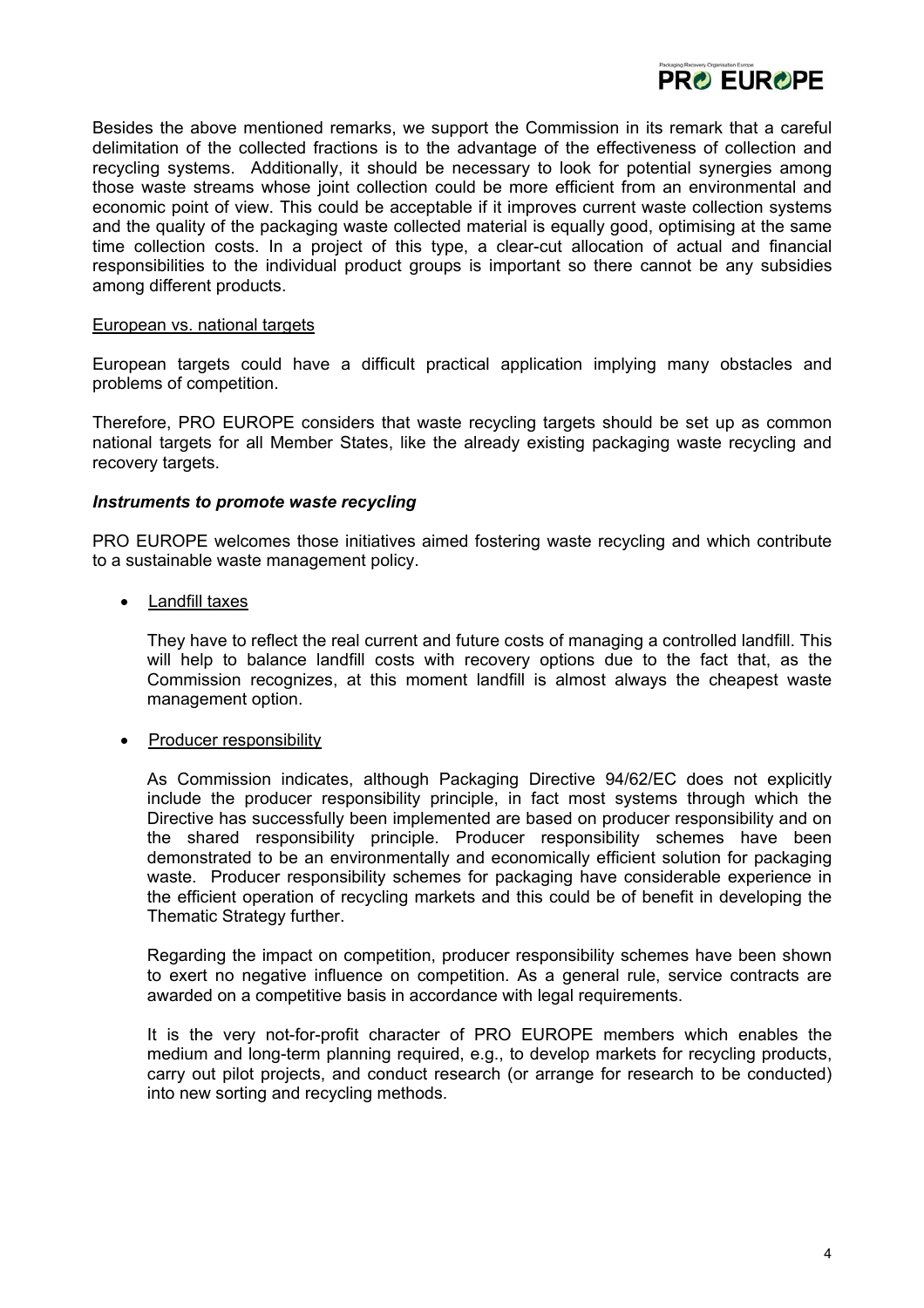

## • Pay-as-you-throw schemes

Pay-as-you-throw schemes have already been implemented in several Member States with a positive impact on consumer awareness and selective collection results. From our experience, we can point out a risk that this kind of schemes can embody: the pressure on the "refused fraction" can lead to an "illegal dumping" placing the "refused fraction" in the containers intended for certain selectively collected wastes, like packaging. Additionally, consumers should not be charged twice for the same concept (producer responsibility fees + waste management municipal taxes).

At European level, although it seems difficult to implement due to the local factors involved, we consider that the Commission has an important role to play promoting the exchange of experiences at EU level. For example the Commission could maintain a library of pay-as-you-throw schemes and their results achieved so that other areas can learn from this experience and carry out initiatives as the referred guidebook to improve municipal waste management.

## • Tradable certificates:

Tradable certificates systems have already been implemented in a number of environmental markets, for example,  $CO<sub>2</sub>$  emissions, renewable energy and packaging recovery in the UK. Although they are a relatively new tool and there are a number of implementation difficulties, there is increasing evidence that when properly established, they can lead to very effective implementation of environmental measures at minimum cost to industry.

We consider that it is important to include the learning from all such schemes before spreading them to other environmental areas. This learning should ensure that the implementation of tradable certificates systems in the future avoids the potential risk of becoming a complex and uncontrollable system, with a potential high risk of fraud.

## *A level playing field for recycling*

Regarding the proposal of the Commission to move towards a level playing field for recycling across the EU through the extension of the IPPC Directive to the whole waste sector, we would like to point out that the most polluting activities of the waste management sector are already under its scope.

The possibility of enlarging the scope of this Directive to include all waste management operations has to be carefully assessed in order to establish proportional measures to the environmental impact of each process. If the Commission believes in recycling, it should also believe in the recycling industry and not to burden it with environmentally unjustified operational conditions.

Additionally, PRO EUROPE considers that the determination of quality prescriptions for recycling are a pre-requisite to achieve a level playing field for recycling that will avoid future problems of unfair competition within the EU.

## *Accompanying measures*

## • Improving the legal framework

PRO EUROPE believes that it is necessary to have common definitions of "waste", "recovery" and "disposal", independently if they are referred to packaging waste than to other waste and which should be interpreted in the same way in all Member States.